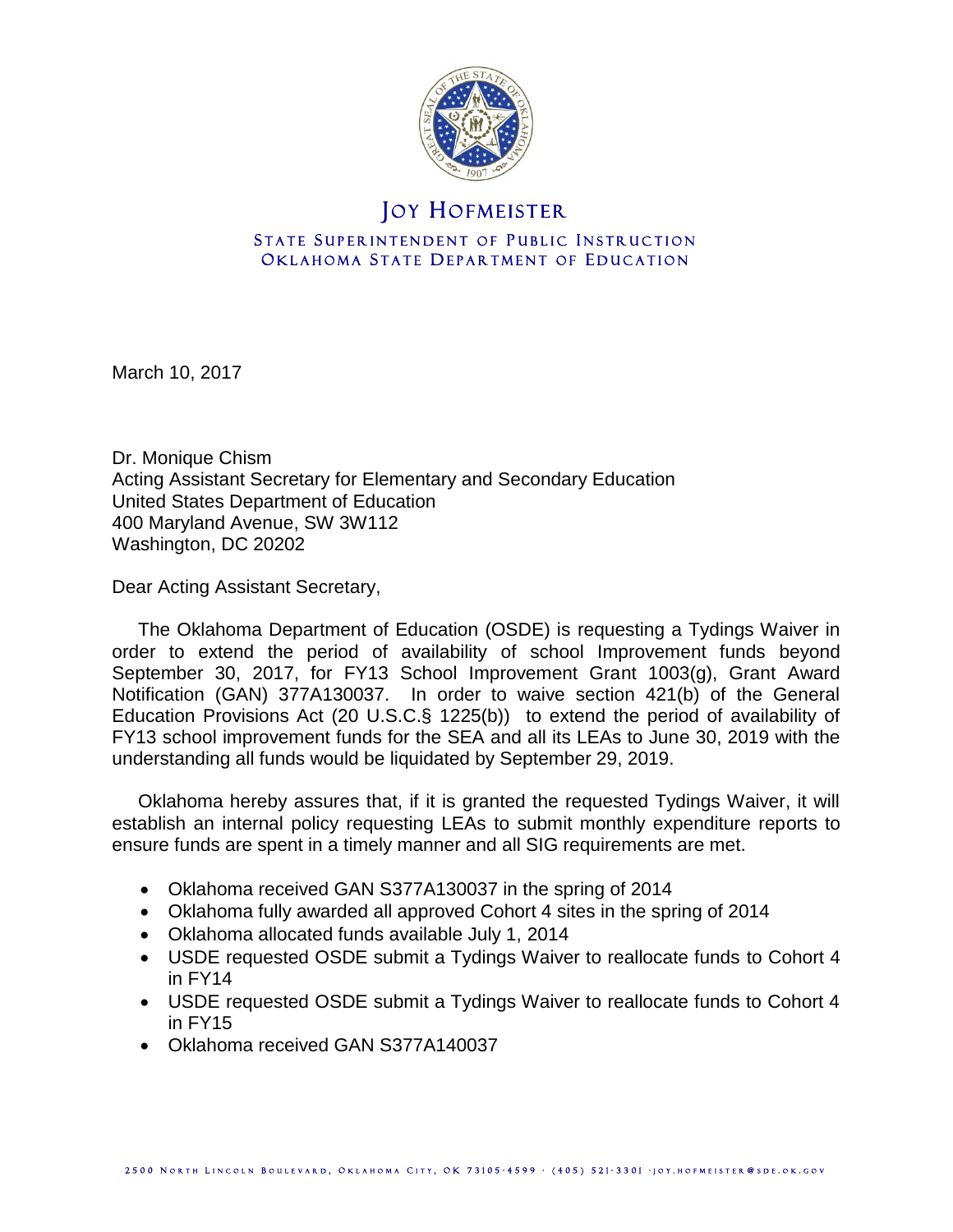

## **JOY HOFMEISTER**

#### STATE SUPERINTENDENT OF PUBLIC INSTRUCTION OKLAHOMA STATE DEPARTMENT OF EDUCATION

- Oklahoma fully awarded all approved Cohort 5 sites in the spring of 2015
- Oklahoma allocated funds available July 1, 2015
- USDE requested OSDE submit a Tydings Waiver to reallocate funds from Cohort 2 and 3 and award them to Cohort 4 and 5 in FY16
- USDE requested OSDE submit a Tydings Waiver to extend Cohort 4 to a fourth and fifth year with excess funding

 The OSDE seeks this Tydings Waiver to allow the SEA to roll forward excess funds to sites in Oklahoma's Cohort 4 (FY13) that were originally awarded a three year School Improvement Grant. Since the original FY13 Grant, states applying for the FY14-FY16 School Improvement Grants were able to submit waivers to extend grants out beyond three years.

 Oklahoma believes the additional time is in the LEA's best interest and will enable them to ensure their qualifying SIG/Priority/Focus schools are able to utilize SIG funds to support implementation of effective reforms and prepare for sustainability of such reforms. Cohort 4 schools will be required to submit year four and five SMART goals, and goals will be reviewed yearly ensuring the same student populations are making academic growth.

 Cohort 4 schools will continue to follow the Oklahoma SIG requirements throughout year four and five which include: A school-based Transformation/Data Coach, ninety minutes of protected collaboration time per week for each teacher, minimum of five days of site-based training, five day teacher academy on school improvement initiatives and information about the requirements of the grant, and five day teacher academy for new teachers joining after the initial five day teacher academy.

 Oklahoma will return all FY13 unspent funds to the U.S. Treasury by September 29, 2019.